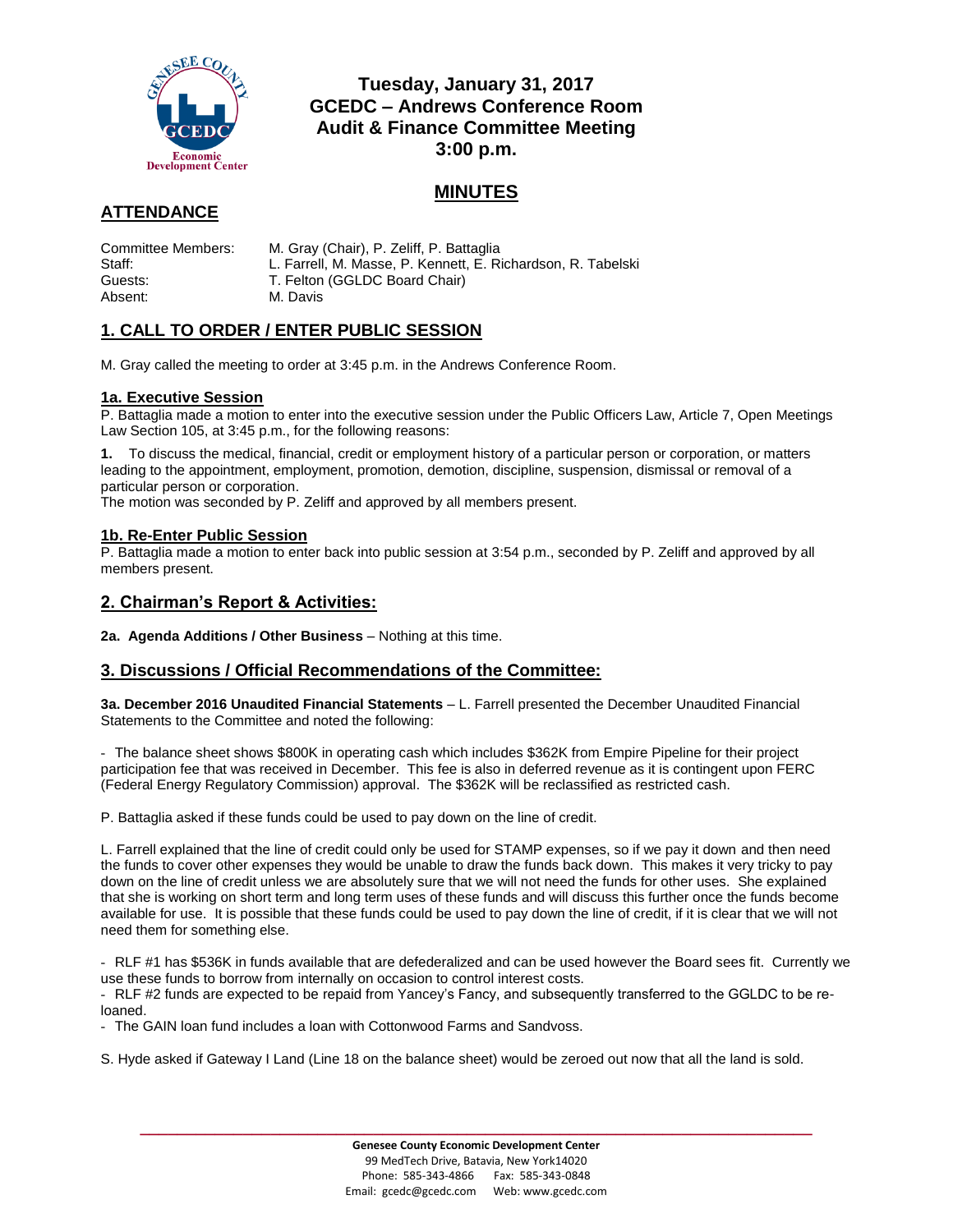L. Farrell commented that the GCEDC still owns a storm water pond and a piece of property that could be used for a future roadway. We are looking to dedicate this property to the Town of Batavia and we should have a value on the books. Once this property is dedicated we can write it off of our books.

- Accounts payable (line 52 of the balance sheet) includes a significant amount of payables that were recorded in preparation of the audit.

- Project Participation Fees are 31.57% of budget and also under the projected amount as we did not close on Freightliner or Koolatron by year end. If the Empire Pipeline project receives FERC approval soon, we will try to recognize that income in 2016 as the work for the project was completed in 2016. Should this happen the GCEDC will exceed the 2016 Project Participation Fees that were budgeted.

- The marketing expense shows a negative balance for the month of December due to some reclassifying of expenses that were allowable under the STAMP grant.

- RLF#1 includes professional services for legal fees paid in connection with the Savage IO loan that is in collections.

- Real Estate Development, Gateway I, has \$125K in land proceeds from a sale of property at the park.

- Property taxes were paid to the Leroy Central School District in connection with the property purchased in 2016 in the Town of Leroy.

- Most of the STAMP fund activity is related to grants.

- All expenditures are in line with the budget except where noted.

#### **P. Battaglia made a motion to recommend approval of the December 2016 Unaudited Financial Statements; the motion was seconded by P. Zeliff. Roll call resulted as follows:**

| P. Zeliff    | - Yes    |
|--------------|----------|
| P. Battaglia | - Yes    |
| M. Gray      | - Yes    |
| M. Davis     | - Absent |

#### **The item was approved as presented.**

**3b. \$33M STAMP Grant Draw Review YTD –** L. Farrell has been working very closely with ESD to ensure that all new protocols and checklists are complete in order to draw down on the \$33M STAMP grant. At this point, Guidepost is no longer involved and documentation and reporting is being reviewed by ESD only. She hopes that the process will start moving faster than it has in the past. The GCEDC is waiting to receive approximately \$910K in grant draws currently.

**3c. Invest Buffalo Niagara Funding –** R. Tabelski asked the committee to recommend approval of a renewal of the \$25,000 Invest Buffalo Niagara (IBN) marketing support funding. This investment was included within the 2017 budget.

Our agency currently invests in the IBN, a non-profit member supported business development and regional marketing organization, to assist with marketing and business development. IBN is an integral partner in our sales/marketing efforts for the attraction of new companies to our community. Other services beyond regional site selection include marketing and design services, online property listing (CLS system) for development sites, business intelligence including demographics reports and mapping supporting our sales efforts, graphics design services for collateral development, ads, and other marketing materials as well as publicizing and supporting the GCEDC and STAMP throughout the Buffalo metro area as well as the Western New York Regional Council.

**P. Battaglia made a motion to recommend approval of the Invest Buffalo Niagara \$25,000 Funding; the motion was seconded by P. Zeliff. Roll call resulted as follows:**

| - Yes    |
|----------|
| - Yes    |
| - Yes    |
| - Absent |
|          |

#### **The item was approved as presented.**

**3d. Dedication of Gateway I Parcel to Town of Batavia** – M. Masse asked the committee to dedicate parcel #8-1-45- 116 located in the Gateway Corporate Park to the Town of Batavia. This parcel consists of .47 acres of land and is labeled as a "potential future roadway" on the subdivision map.

**P. Battaglia made a motion to recommend the approval of the Dedication of a parcel at Gateway I (#8-1-45-116) to the Town of Batavia; the motion was seconded by P. Zeliff. Roll call resulted as follows:**

P. Zeliff - Yes

**\_\_\_\_\_\_\_\_\_\_\_\_\_\_\_\_\_\_\_\_\_\_\_\_\_\_\_\_\_\_\_\_\_\_\_\_\_\_\_\_\_\_\_\_\_\_\_\_\_\_\_\_\_\_\_\_\_\_\_\_\_\_\_\_\_\_\_\_\_\_\_\_**